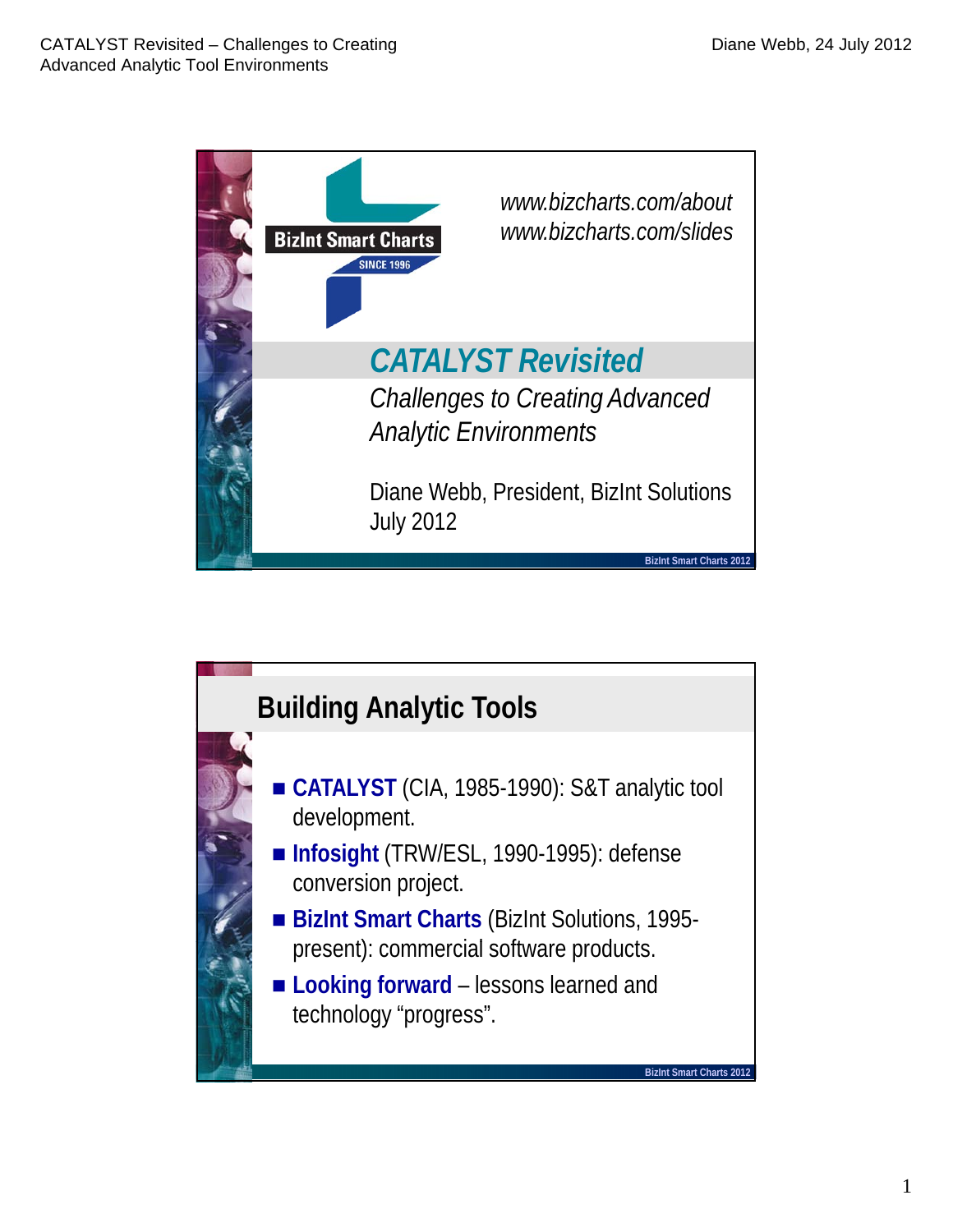

## *"…we can best understand the CATALYST*  **CATALYST Vision** *environment as a computer-assisted analysis pyramid in which interconnected computer tools are available at every step of the analysis pyramid."*

**BizInt Smart Charts 2012**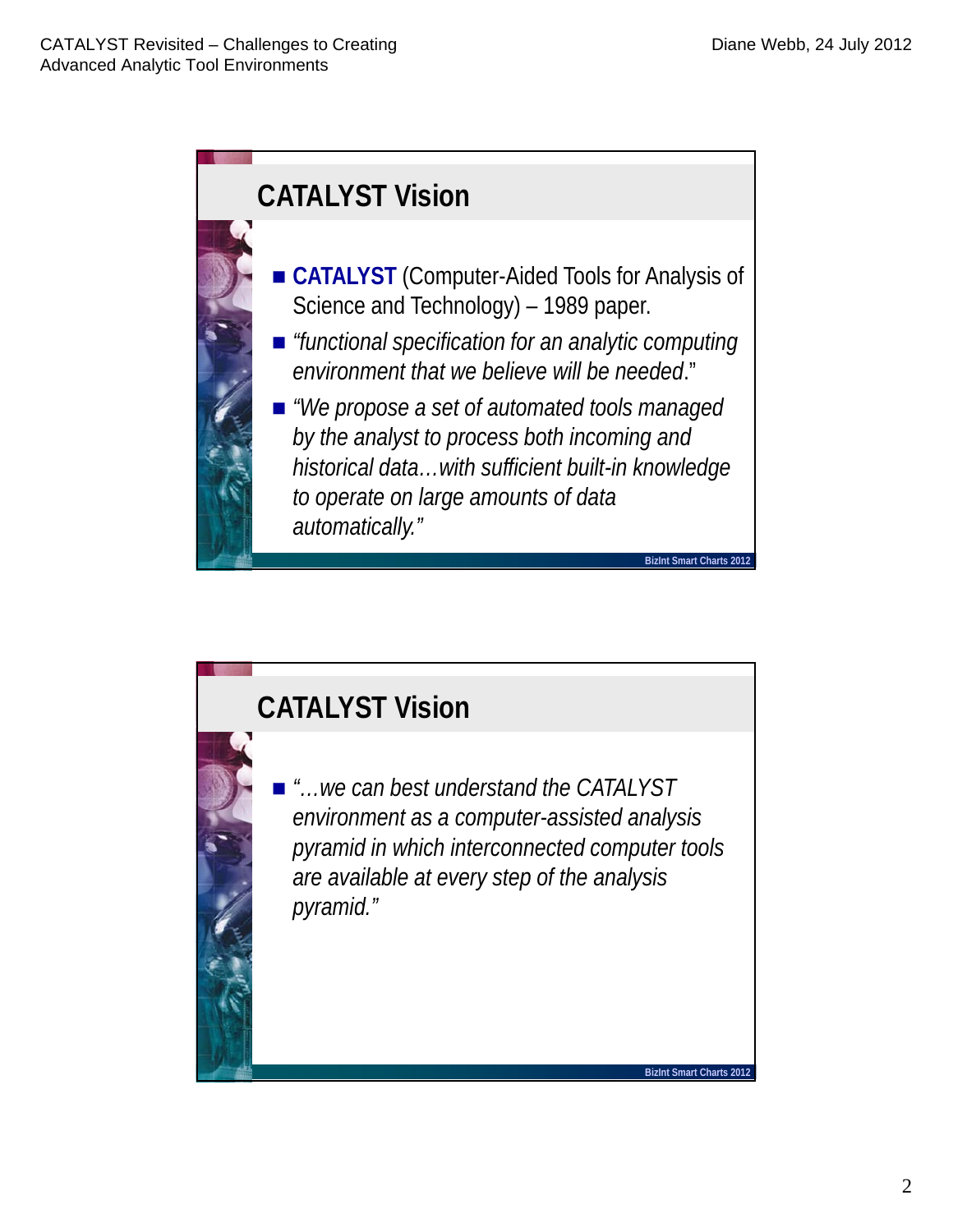

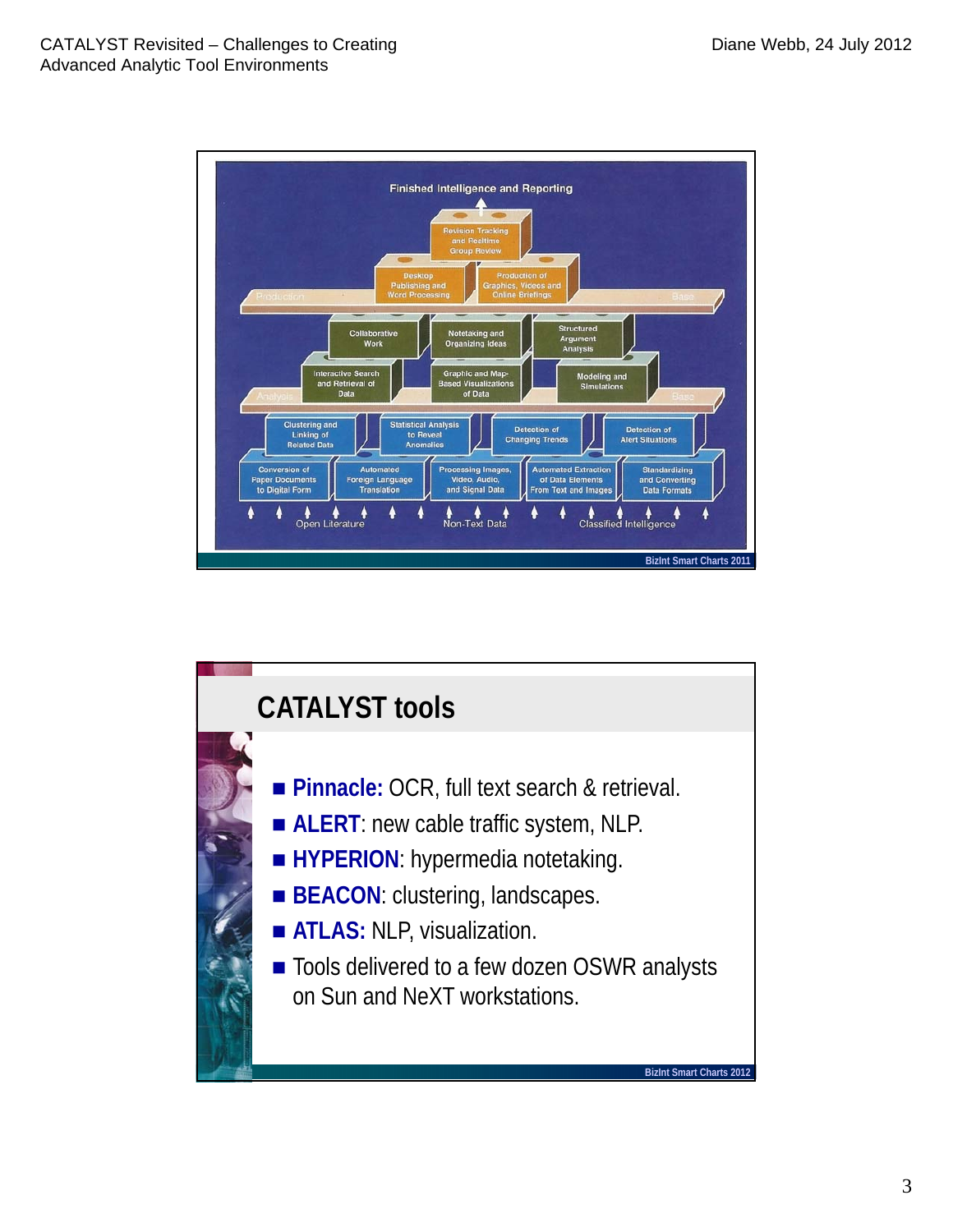

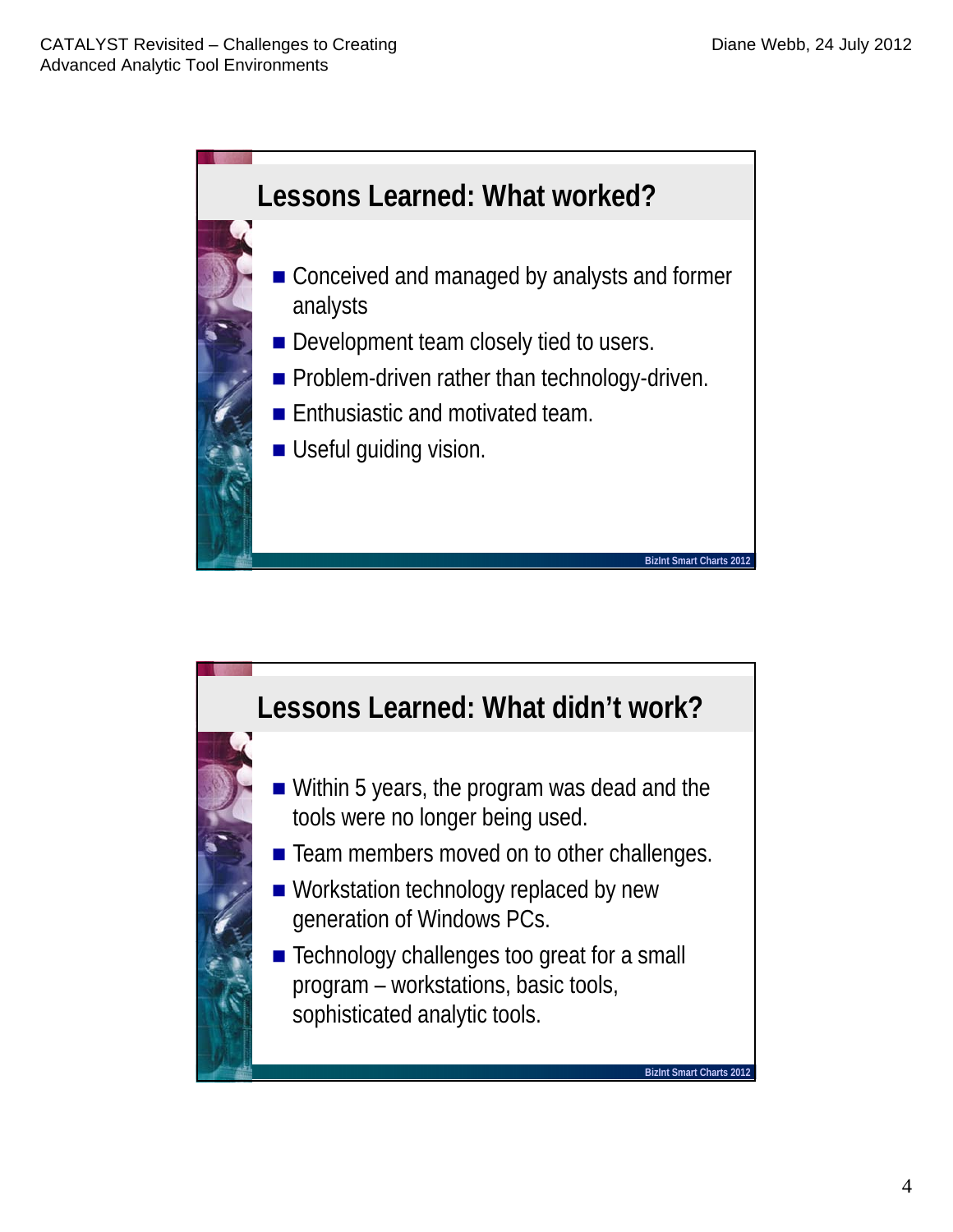

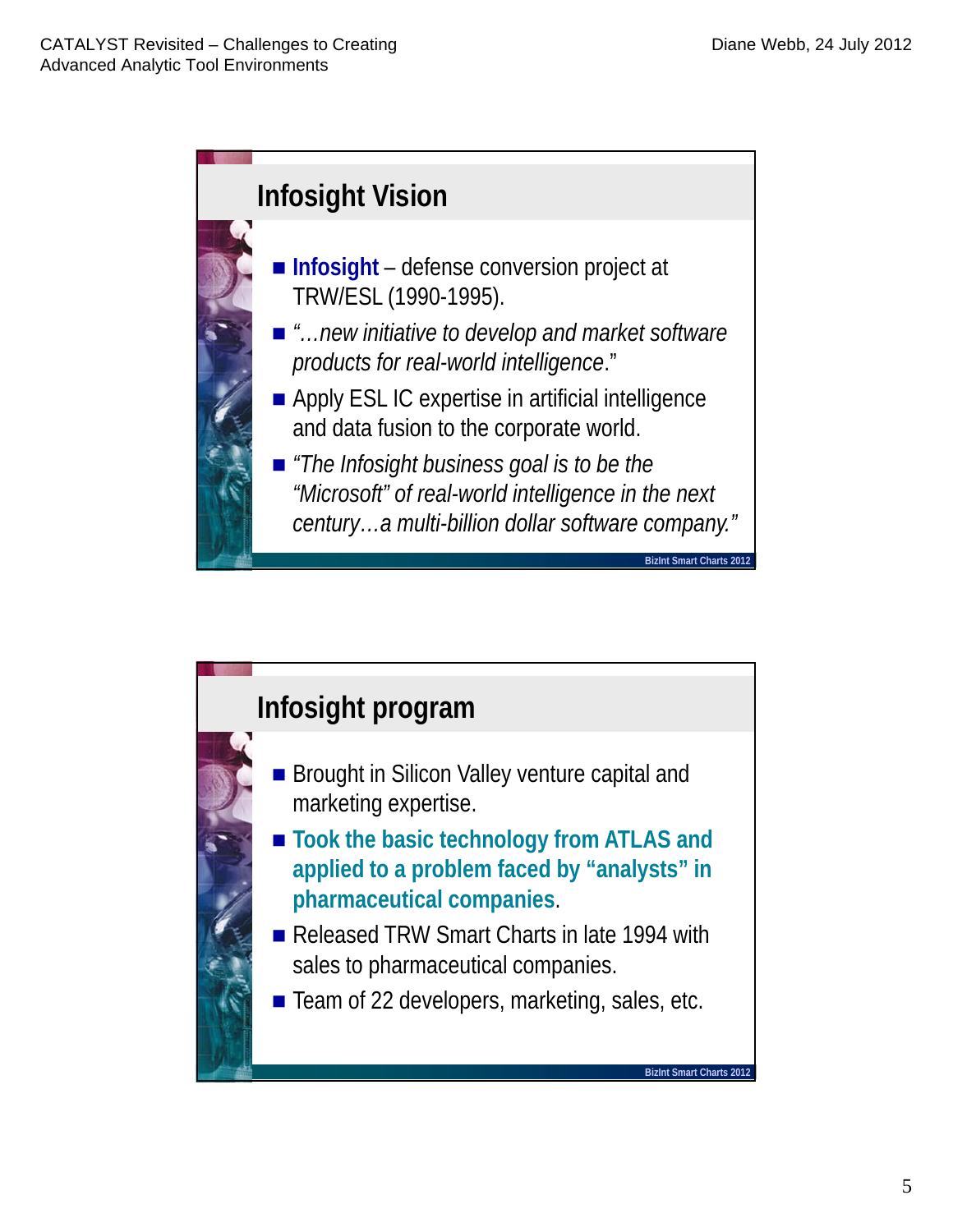

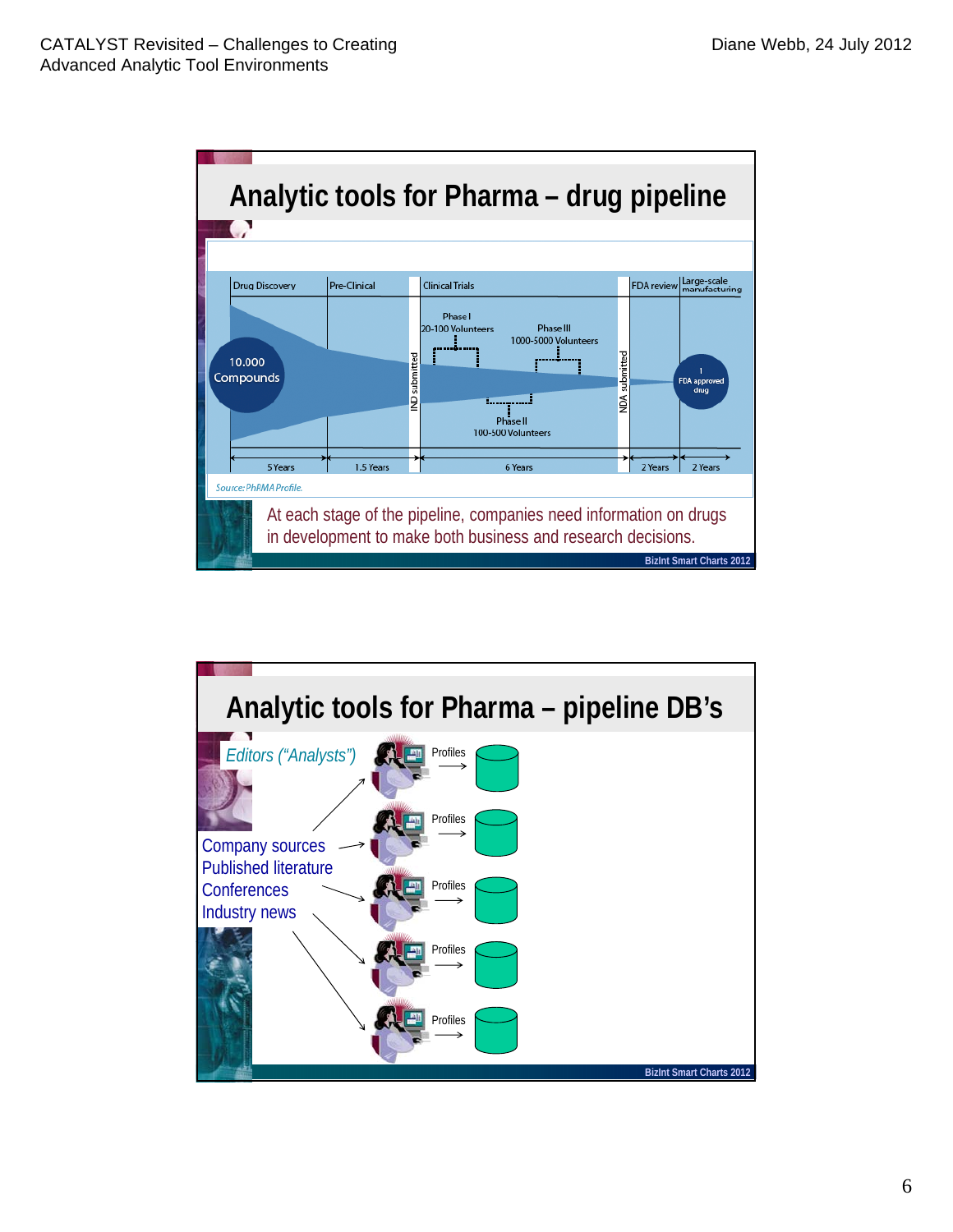| Last Update: 2011-12-07                                                                                                                                                 |              |                |         |                                                                                                    |                |
|-------------------------------------------------------------------------------------------------------------------------------------------------------------------------|--------------|----------------|---------|----------------------------------------------------------------------------------------------------|----------------|
| Adis R&D Insight accesion number: 800031705                                                                                                                             |              |                |         |                                                                                                    |                |
| Indications: Hepatitis C: Hepatitis C (Prevention)<br>Therapeutic Class (WHO): Other antivirals (J05A-X)<br>Therapeutic Class (EphMRA): Viral hepatitis products (J5B1) |              |                |         |                                                                                                    | "Drug Profile" |
| Originator: Rottapharm Madaus (Originator)                                                                                                                              |              |                |         |                                                                                                    |                |
| Other Companies: Rottapharm Madaus (Owner)                                                                                                                              |              |                |         |                                                                                                    |                |
| Last Update: 2011-12-07<br>Accession Number: 800031705                                                                                                                  |              |                |         |                                                                                                    |                |
| <b>Confidence Rating: Low</b>                                                                                                                                           |              |                |         |                                                                                                    |                |
|                                                                                                                                                                         |              |                |         |                                                                                                    |                |
| <b>Highest Phase: Phase III</b>                                                                                                                                         |              |                |         |                                                                                                    |                |
| <b>Drug Development Phase (Extended)</b>                                                                                                                                |              |                |         |                                                                                                    |                |
| Indication                                                                                                                                                              | Phase        | Route          | Country |                                                                                                    |                |
| <b>Hepatitis C</b>                                                                                                                                                      | Phase III    | P <sub>O</sub> | Italy   |                                                                                                    |                |
| (Prevention)                                                                                                                                                            |              |                |         |                                                                                                    |                |
| <b>Hepatitis C</b>                                                                                                                                                      | <b>Phase</b> | PO             | Italy   |                                                                                                    |                |
| Last Phase Change: 2010-02-25<br><b>Properties</b><br><b>Mechanism Of Action: DNA-directed RNA polymerase inhibitors</b>                                                |              |                |         |                                                                                                    |                |
| Route of Administration: PO                                                                                                                                             |              |                |         |                                                                                                    |                |
| <b>Commercial Introduction</b><br>Rottapharm Madaus is developing its Silibinin product (marketed as Legalon? in Germany and Italy)                                     |              |                |         |                                                                                                    |                |
| for both the treatment and prevention of hepatitis C virus (HCV) infections. Silibinin is one of the main                                                               |              |                |         |                                                                                                    |                |
| components of the flavonoginans in sylimarin, which is the active ingredient in Legalon?. Two                                                                           |              |                |         |                                                                                                    |                |
| formulations are in development; an oral formulation is in phase I trials for the treatment of HCV                                                                      |              |                |         |                                                                                                    |                |
| infections, and an intravenous (IV) formulation is in phase III trials for the prevention of HCV                                                                        |              |                |         |                                                                                                    |                |
|                                                                                                                                                                         |              |                |         | recurrence after liver transplantation. The compound has recently been demonstrated to inhibit HCV |                |
|                                                                                                                                                                         |              |                |         |                                                                                                    |                |
| RNA polymerase, and to have potent anti-viral effects in patients with HCV who were previously non-                                                                     |              |                |         |                                                                                                    |                |
| responders to standard anti-viral therapies. Clinical development is ongoing in Italy.                                                                                  |              |                |         |                                                                                                    |                |

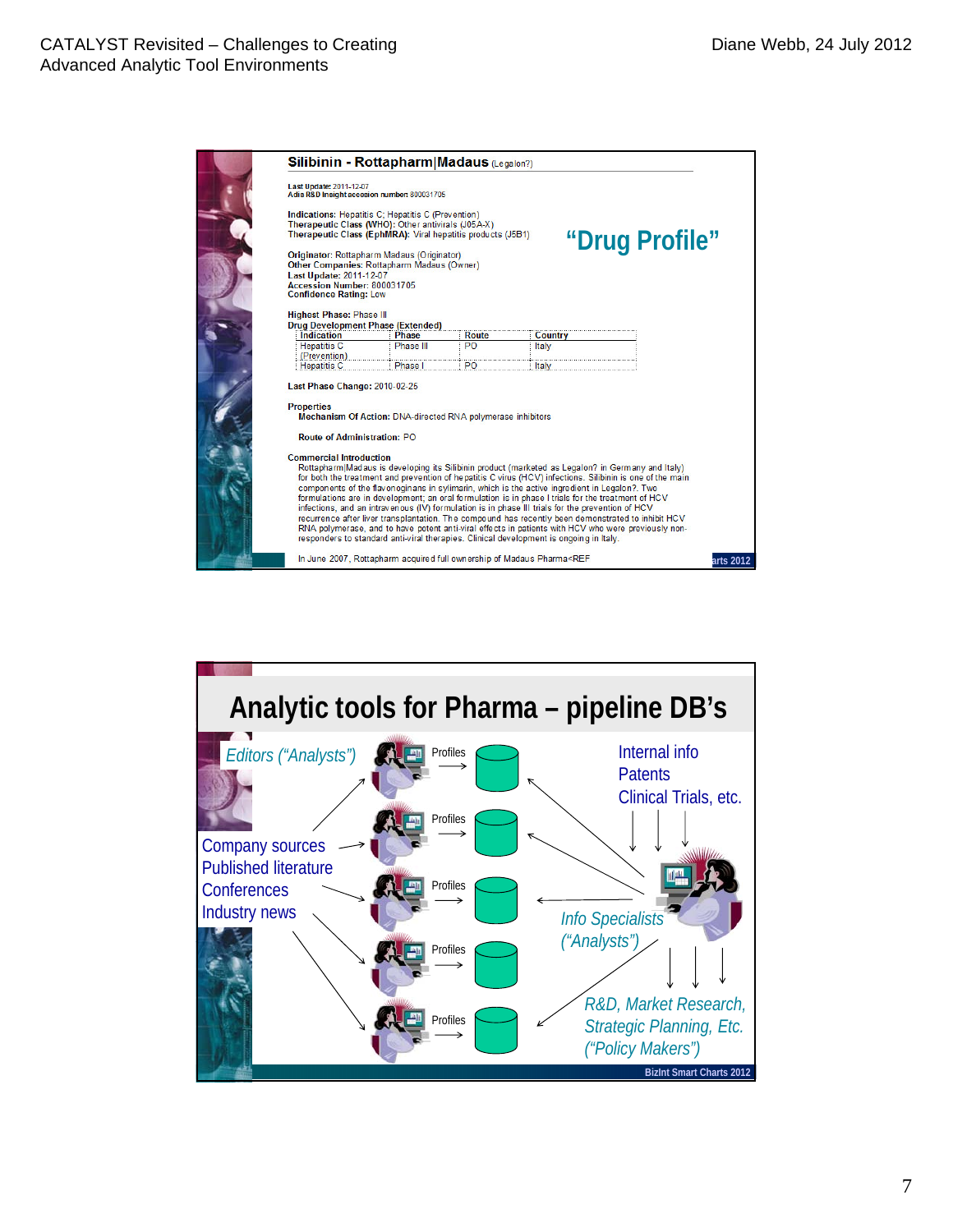**BizInt Smart Charts software helps you create, customize and distribute tabular reports combining information from the leading drug pipeline, patents, clinical trials, and gene sequence databases.**



|    | HepatitisC_RDI_CP_Int_2012May |                                           |                  |                      |                                                                                                                                                                                                                                                                                                     |                                                                                                                                                                                                                                                                                                                                                                                                                                                                                                        |  |  |  |  |
|----|-------------------------------|-------------------------------------------|------------------|----------------------|-----------------------------------------------------------------------------------------------------------------------------------------------------------------------------------------------------------------------------------------------------------------------------------------------------|--------------------------------------------------------------------------------------------------------------------------------------------------------------------------------------------------------------------------------------------------------------------------------------------------------------------------------------------------------------------------------------------------------------------------------------------------------------------------------------------------------|--|--|--|--|
|    | <b>Product</b>                | Originator                                | <b>Structure</b> | <b>Highest Phase</b> | <b>Indications</b>                                                                                                                                                                                                                                                                                  | <b>Commercial Intro</b>                                                                                                                                                                                                                                                                                                                                                                                                                                                                                |  |  |  |  |
| 77 | PF-04878691                   | <b>3M Pharmaceuticals</b>                 |                  | <b>Discontinued</b>  | Hematologic/blood<br>cancer<br><b>Hepatitis C (HCV)</b><br><b>Immunological Disorders</b><br>Melanoma                                                                                                                                                                                               | Originated by 3M Pharmaceuticals,<br>S-32865 is an imidazoguinoline toll-like<br>receptor 7 (TLR7) agonist that acts as an<br>immune response modifier. 3M had been<br>developing the compound in phase II<br>clinical trials in a subcutaneous<br>formulation for the oral treatment of<br>melanoma and hematologic<br>malignancies. Pfizer had also been<br>developing the compound for the treatment<br>of hepatitis C; however in 2009 the<br>company discontinued this research<br><b>[CONT.]</b> |  |  |  |  |
| 78 | <b>Resiguimod</b>             | <b>3M Pharmaceuticals</b>                 |                  | Phase I/II           | Cutaneous T-cell<br>Ivmphoma<br>Hepatitis B (HBV)<br><b>Hepatitis C (HCV)</b><br>Herpes genitalis<br><b>Immunological Disorders</b>                                                                                                                                                                 | Resiguimod is an immune modulating<br>topical gel in early clinical trials at the<br>University of Pennsylvania for the treatment<br>of early stage cutaneous T-cell lymphoma.<br>The Mayo Clinic and the University of<br>British Columbia had been developing<br>resiguimod for the treatment of cancer and<br>for the enhancement of the protective<br>response to hepatitis B vaccine; however,<br>no recent development has been reported<br>for this research [CONT.]                            |  |  |  |  |
| 79 | <b>Imiquimod</b>              | <b>3M Pharmaceuticals</b><br>(Originator) | NH <sub>2</sub>  | Marketed             | Actinic keratosis<br><b>Basal cell cancer</b><br><b>Hepatitis B</b><br><b>Hepatitis C</b><br>Herpes simplex virus<br>infections<br><b>HIV</b> infections<br>Human papillomavirus<br>infections<br>Molluscum contagiosum<br>Photodamage<br><b>Tinea pedis</b><br>Vulvar intraepithelial<br>neoplasia | Imiguimod belongs to a class of immune<br>response modifiers known as<br>imidazoguinolines, which was originally<br>developed by 3M Pharmaceuticals for a<br>variety of skin disorders and viral<br>infections. Meda and Medicis now own the<br>rights to imiguimod. Imiguimod is active<br>both orally as well as topically in gel and<br>cream preparations, and it induces high<br>levels of circulating interferon-alpha and<br>interleukin-1 [CONT.]                                              |  |  |  |  |
|    |                               |                                           |                  |                      |                                                                                                                                                                                                                                                                                                     | <b>BizInt Smart Charts 2012</b>                                                                                                                                                                                                                                                                                                                                                                                                                                                                        |  |  |  |  |
|    |                               |                                           |                  |                      |                                                                                                                                                                                                                                                                                                     |                                                                                                                                                                                                                                                                                                                                                                                                                                                                                                        |  |  |  |  |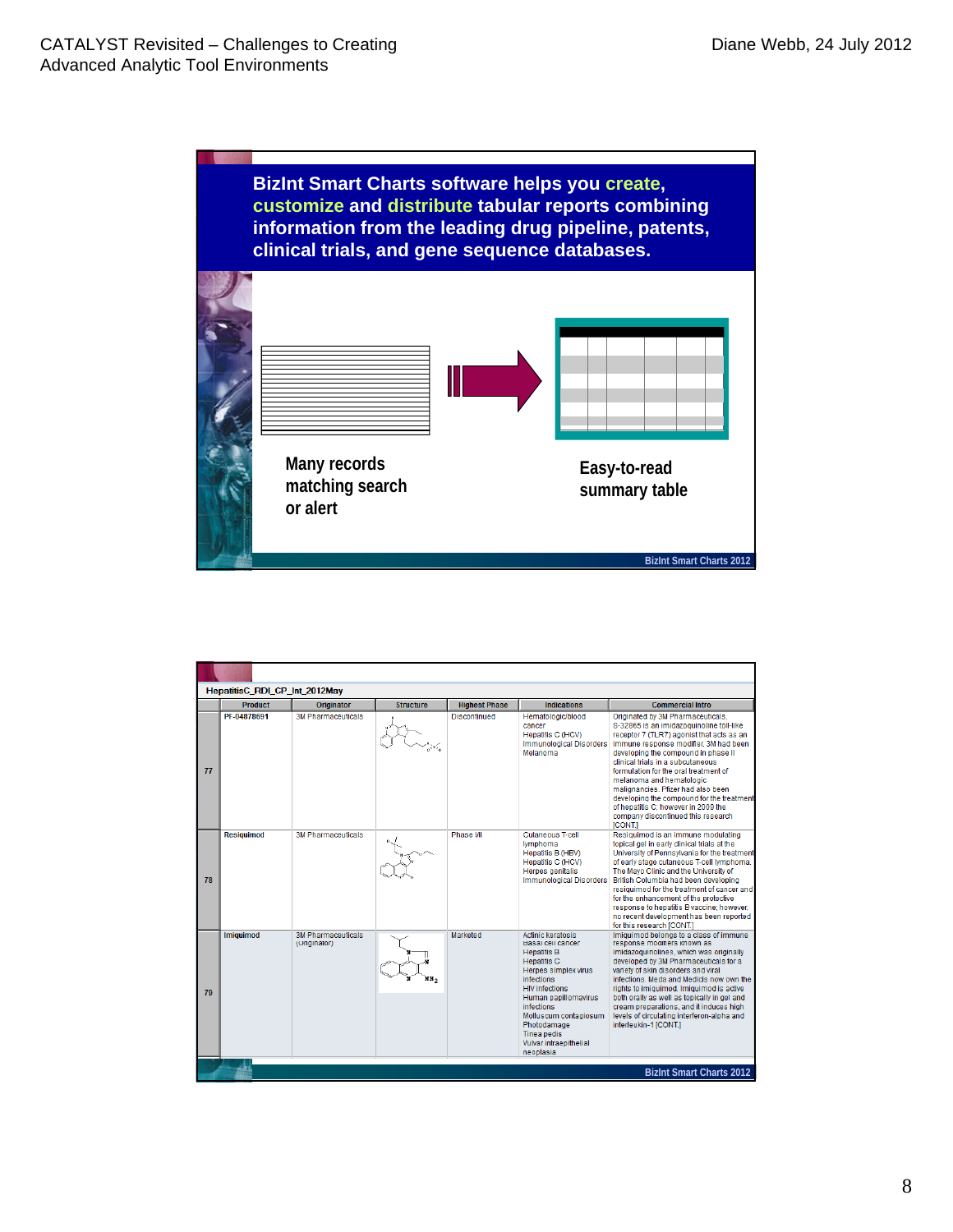|   | Title                                                                                                                                                                                                                  | <b>Common Family</b> | <b>Database</b>                | Image | <b>Patent Family</b>                                             |                      |                                                      | <b>Abstract</b>                                                                                                                                                                                                                                                                                                                       |
|---|------------------------------------------------------------------------------------------------------------------------------------------------------------------------------------------------------------------------|----------------------|--------------------------------|-------|------------------------------------------------------------------|----------------------|------------------------------------------------------|---------------------------------------------------------------------------------------------------------------------------------------------------------------------------------------------------------------------------------------------------------------------------------------------------------------------------------------|
|   |                                                                                                                                                                                                                        |                      |                                |       | Patent                                                           | Kind                 | Date                                                 |                                                                                                                                                                                                                                                                                                                                       |
|   | Safety disposable mouse trap                                                                                                                                                                                           | WO 2006036767        | PatBase                        |       | US 2006064922 A<br>US 2007151140 A<br>WO 06036767<br>WO 06036767 | A <sub>2</sub><br>A3 | 2006-03-30<br>2007-07-05<br>2006-04-06<br>2006-09-14 | Source: US2006064922AA<br>designed to provide a disp<br>spring-loaded mouse trap<br>arm to prevent accidental o<br>bow of a spring-loaded mo<br>safety disposable mouse t<br>lever screw attachment sat<br>other conventional spring-I<br>trap elements. [CONT.]                                                                      |
|   | Animal e.g. mouse, trap for use in WO 2006036767<br>e.g. house, has safety arm<br>attached to top portion of screw<br>attachment and maneuvered over<br>bow, where safety arm is rotated<br>by user with use of lever. |                      | Derwent World<br>Patents Index |       | US 2006064922 A1<br>WO 2006036767 A2                             |                      | 20060330<br>20060406                                 | US2006064922 A UPAB: 2<br>NOVELTY: The trap has a I<br>above a collar and attache<br>of a screw attachment. A s<br>attached to the top portion<br>attachment and is maneuv<br>(12). The safety arm is rota<br>with the use of the lever. Th<br>attachment is anchored to<br>that the lever is located out<br>path of the bow. [CONT.] |
| 3 | Safety disposable mouse trap                                                                                                                                                                                           | WO 2006036767        | MicroPatent                    |       | US.<br>20060064922                                               | A1                   | 2006-03-30                                           | This product is designed to<br>disposable spring-loaded<br>a safety arm to prevent acc<br>discharge of the bow of a s<br>mouse trap. The safety dis<br>trap consists of a lever, sci<br>safety arm, and other conv<br>spring-loaded mouse trap<br>[CONT.]                                                                             |

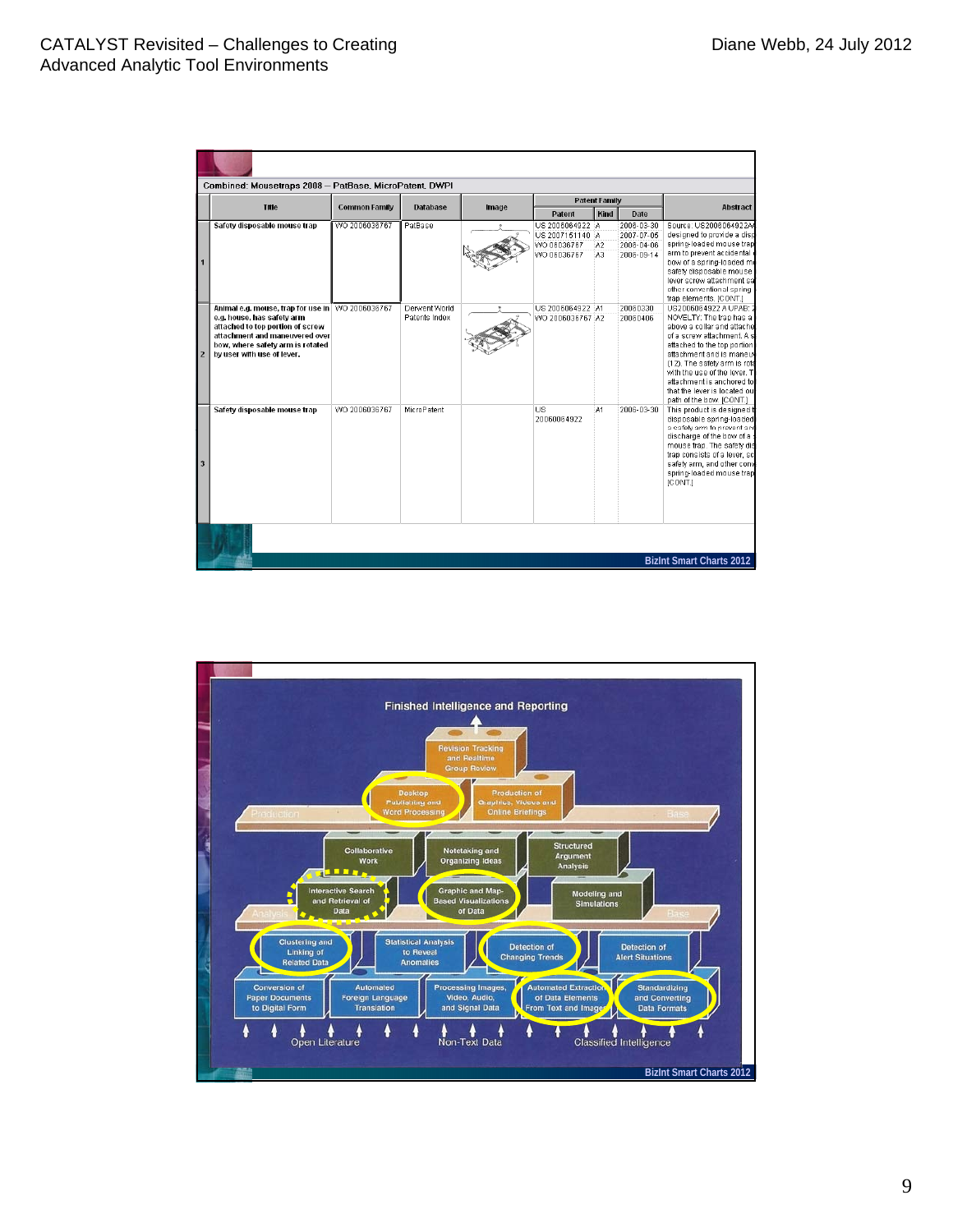



- Corporate information specialists very similar to intelligence analysts .
- *But the "sales" process is very different.*
- $\blacksquare$  Key to success is applying simple, mature technology to specific problems within the user's environment.
- Result is tools that offer dramatic new **capabilities and are actually used!**
- *But it's not a multi-billion dollar business.*

**BizInt Smart Charts 2012**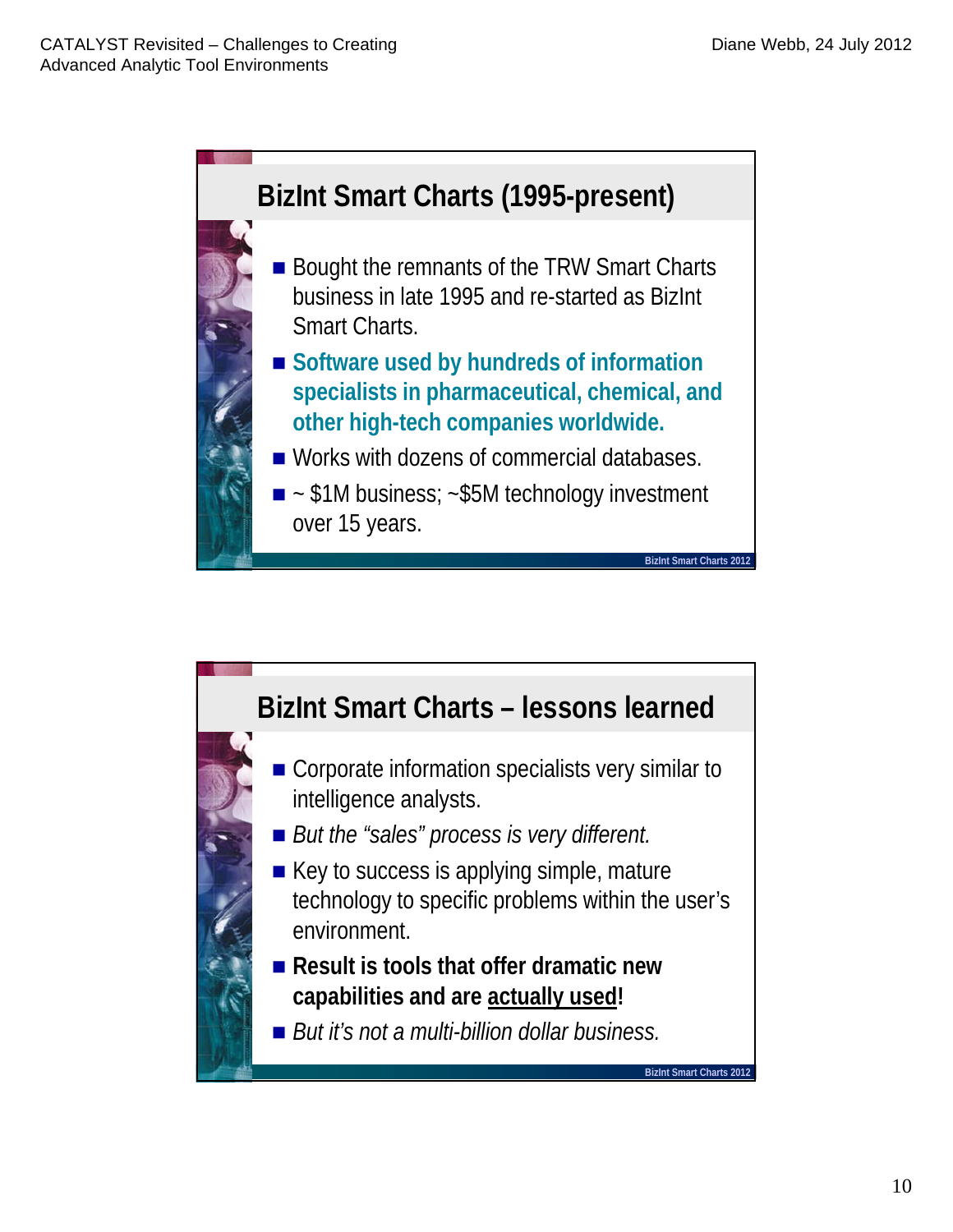